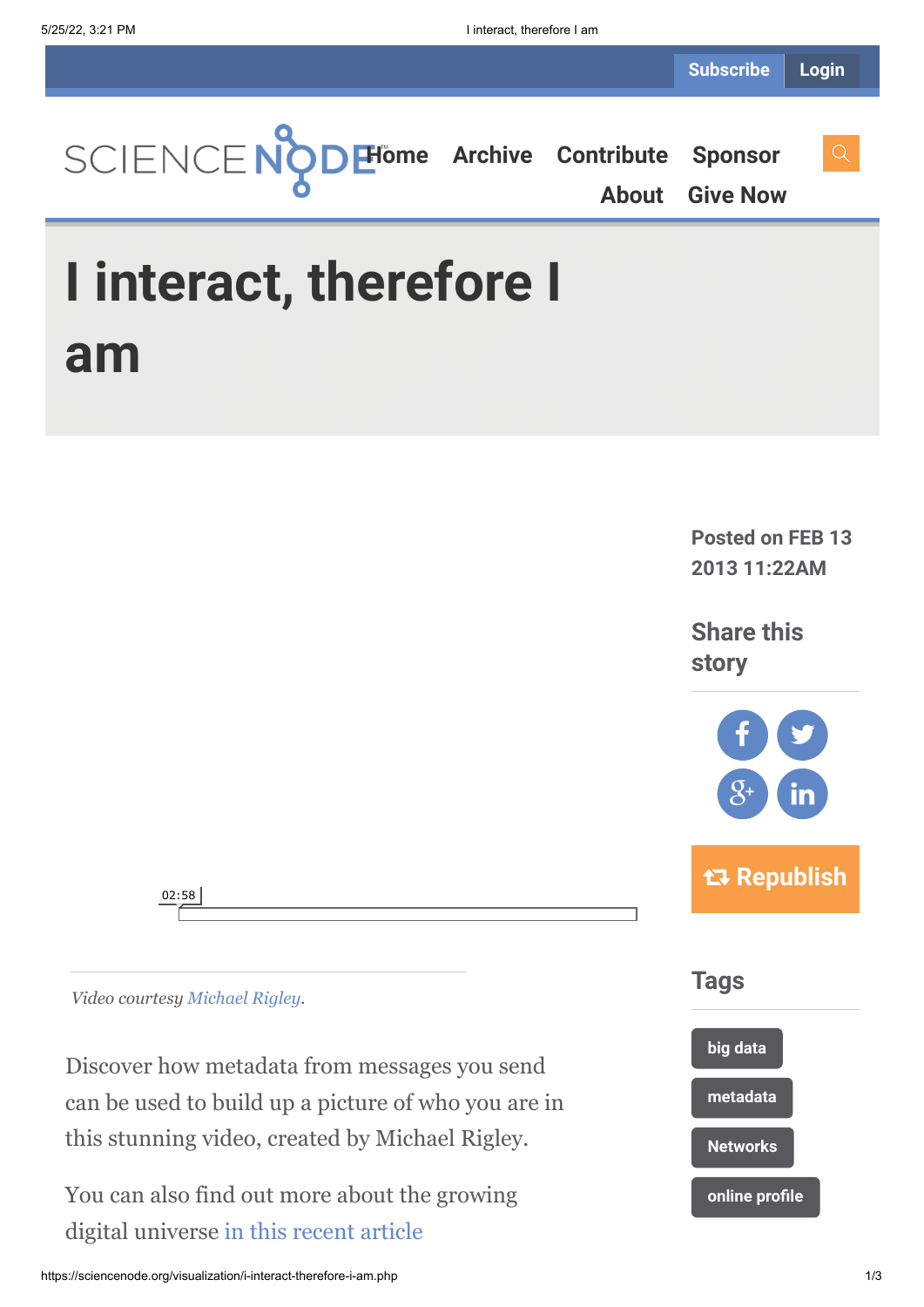*- Andrew Purcell*

# **Join the conversation**



Do you have story ideas or something to contribute? **Let us know!**

### **OUR UNDERWRITERS**

Thank to you our underwriters, who have supported us since the transition from International Science Grid This Week (iSGTW) into Science Node in 2015. We are incredibly grateful.

## **[View all underwriters](https://sciencenode.org/about/index.php)**

### **CATEGORIES**

**Advanced [computing](https://sciencenode.org/archive/?year=2016&category=Advanced%20computing) [Research networks](https://sciencenode.org/archive/?year=2016&category=Advanced%20computing&category=Research%20networks) [Big data](https://sciencenode.org/archive/?year=2016&category=Advanced%20computing&category=Research%20networks&category=Big%20data) [Tech trends](https://sciencenode.org/archive/?year=2016&category=Advanced%20computing&category=Research%20networks&category=Big%20data&category=Tech%20trends) [Community building](https://sciencenode.org/archive/?year=2016&category=Advanced%20computing&category=Research%20networks&category=Big%20data&category=Tech%20trends&category=Community%20building)**

#### **CONTACT**

**Science Node** Email: **[editors@sciencenode.o](mailto:edit%6F%72s@s%63%69encenode.%6F%72%67)** Website: **[sciencenode.org](https://sciencenode.org/) GIVE NOW** 

Copyright © 2022 Science Node ™ | **[Privacy Notice](https://sciencenode.org/privacy/index.php)** | **[Sitemap](https://sciencenode.org/sitemap/index.php)**